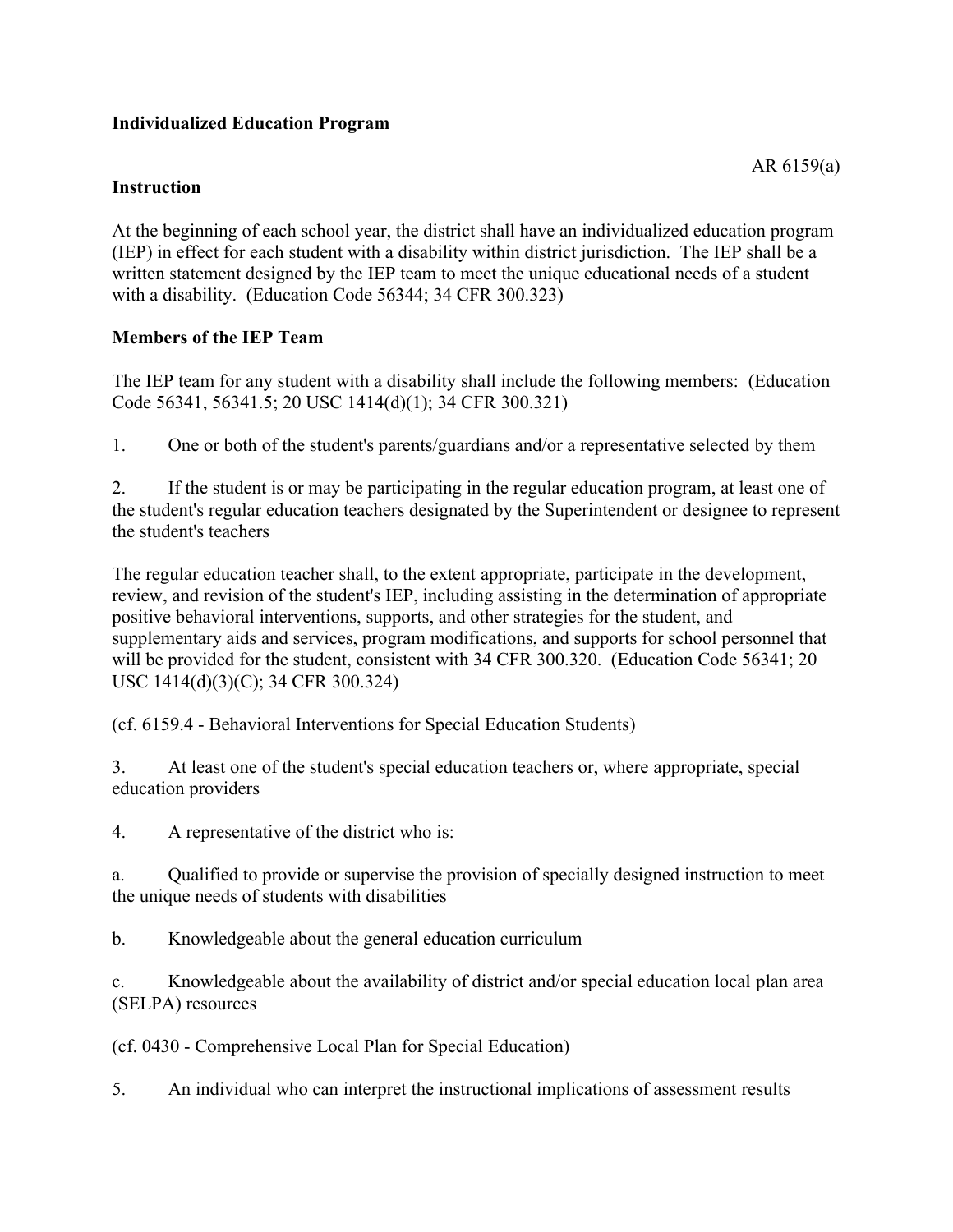This individual may already be a member of the team as described in items #2-4 above or in item #6 below.

6. At the discretion of the parent/guardian or the Superintendent or designee, other individuals who have knowledge or special expertise regarding the student, including related services personnel, as appropriate

The determination of whether the individual has knowledge or special expertise regarding the student shall be made by the party who invites the individual to be a member of the IEP team.

7. Whenever appropriate, the student with a disability

In the development, review, or revision of his/her IEP, the student shall be allowed to provide confidential input to any representative of his/her IEP team. (Education Code 56341.5)

8. When the student is suspected of having a specific learning disability, at least one individual who is qualified to conduct individual diagnostic examinations of the student such as a school psychologist, speech language pathologist, or remedial reading teacher

In accordance with 34 CFR 300.310, at least one team member other than the student's regular education teacher shall observe the student's academic performance and behavior in the areas of difficulty in his/her learning environment, including in the regular classroom setting. If the child is younger than five years or not enrolled in school, a team member shall observe the child in an environment appropriate for a child of that age.

In the following circumstances, the Superintendent or designee shall invite other specified individuals to an IEP team meeting:

1. When the student has been placed in a group home by the juvenile court, a representative of the group home shall be invited to attend IEP team meetings. (Education Code 56341.2)

2. Whenever the IEP team is meeting to consider the student's postsecondary goals and the transition services needed to assist him/her in reaching the goals as stated in Education Code 56345(a)(8), the following individuals shall be invited to attend: (34 CFR 300.321)

a. The student, regardless of his/her age

If the student does not attend the IEP team meeting, the Superintendent or designee shall take other steps to ensure that the student's preferences and interests are considered.

b. To the extent appropriate, and with the consent of the parent/guardian, a representative of any other agency that is likely to be responsible for providing or paying for the transition services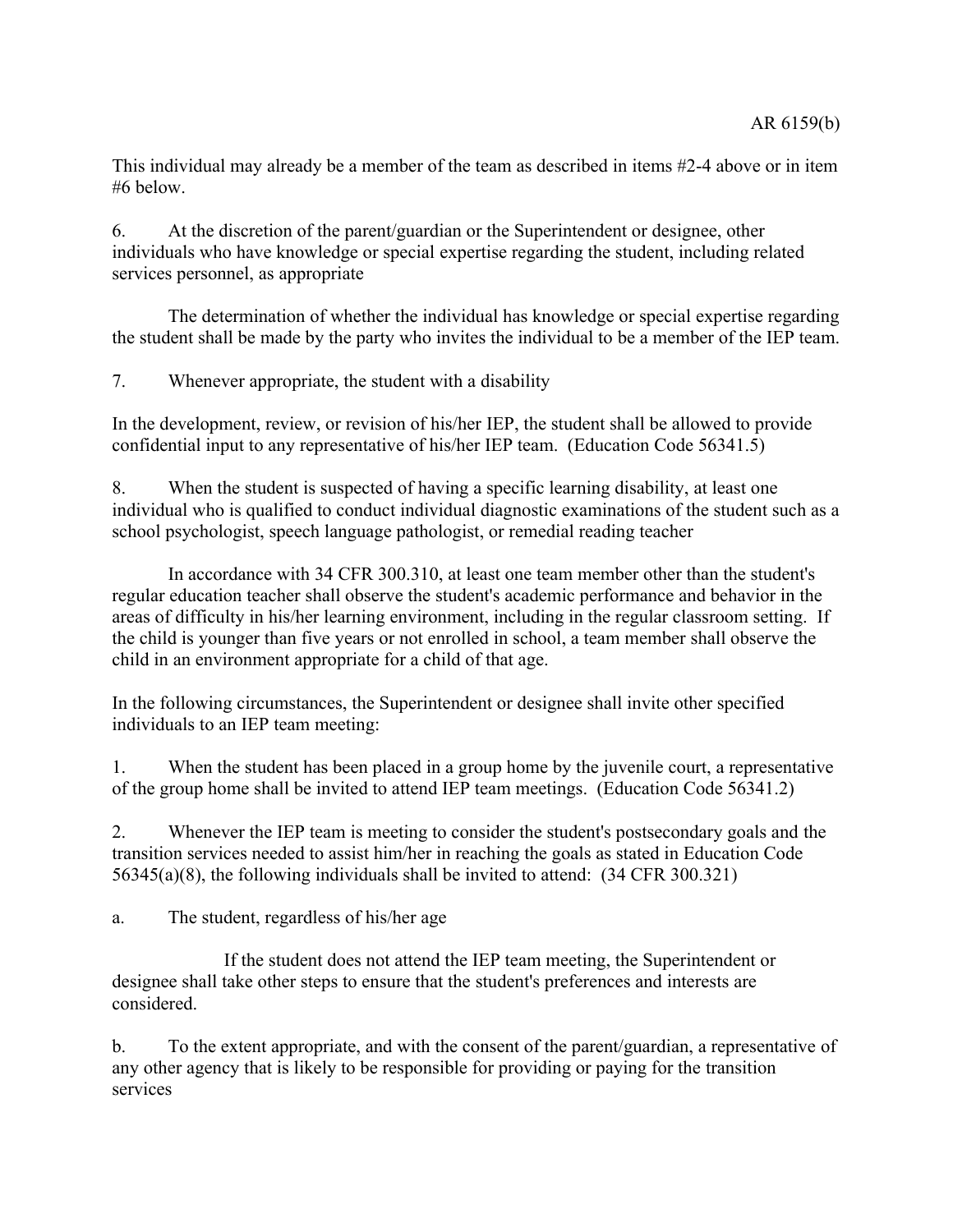3. If the student was previously served under the Early Education for Individuals with Exceptional Needs (Education Code 56425-56432) or the California Early Intervention Services Act (Government Code 95000-95004), and upon request of the student's parent/guardian, the Superintendent or designee shall invite the Infant and Toddlers with Disabilities Coordinator or other representative of the early education or early intervention system to the initial IEP team meeting to assist with the smooth transition of services. (Education Code 56341; 20 USC 1414(d)(1)(D); 34 CFR 300.321)

A member of the IEP team shall not be required to attend an IEP team meeting, in whole or in part, if the parent/guardian and the district agree, in writing, that the attendance of the member is not necessary because the member's area of the curriculum or related services is not being modified or discussed at the meeting. Even if the meeting involves a discussion of the IEP team member's area of the curriculum or related service, the member may be excused from the meeting if the parent/guardian, in writing, and the district consent to the excusal after conferring with the member and the member submits to the parent/guardian and team written input into the development of the IEP prior to the meeting. (Education Code 56341; 20 USC 1414(d)(1)(C); 34 CFR 300.321)

# **Contents of the IEP**

The IEP shall include, but not be limited to, all of the following: (Education Code 56043, 56345, 56345.1; 20 USC 1414(d)(1)(A); 34 CFR 300.320)

1. A statement of the present levels of the student's academic achievement and functional performance, including:

a. The manner in which the student's disability affects his/her involvement and progress in the general education curriculum (i.e., the same curriculum as for nondisabled students)

b. For a preschool child, as appropriate, the manner in which the disability affects his/her participation in appropriate activities

c. For a student with a disability who takes alternate assessments aligned to alternate achievement standards, a description of benchmarks or short-term objectives

2. A statement of measurable annual goals, including academic and functional goals, designed to:

a. Meet the student's needs that result from his/her disability in order to enable the student to be involved in and progress in the general education curriculum

b. Meet each of the student's other educational needs that result from his/her disability

3. A description of the manner in which the student's progress toward meeting the annual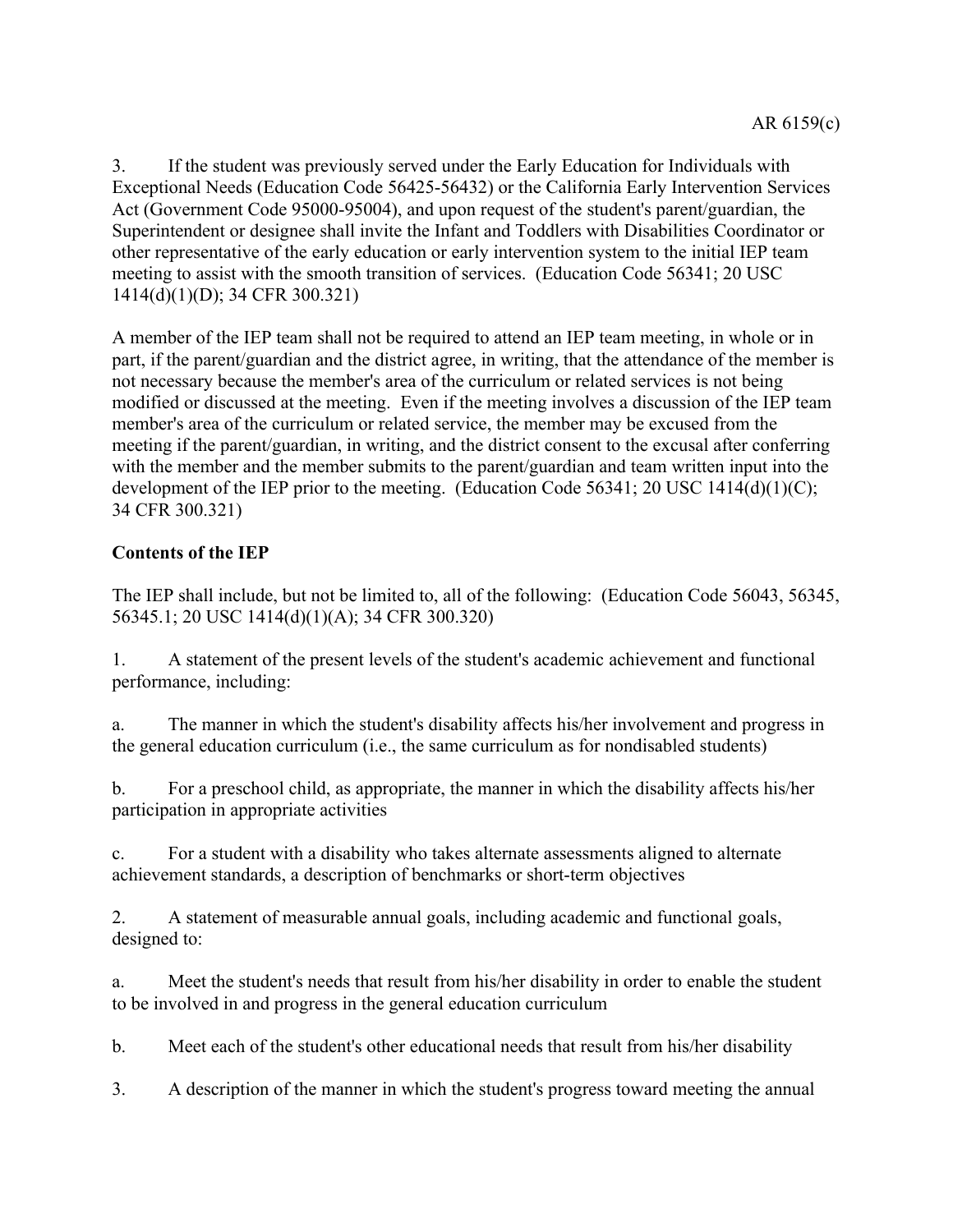goals described in item #2 above will be measured and when the district will provide periodic reports on the progress the student is making toward meeting the annual goals, such as through the use of quarterly or other periodic reports, concurrent with the issuance of report cards

4. A statement of the special education instruction and related services and supplementary aids and services, based on peer-reviewed research to the extent practicable, to be provided to the student or on behalf of the student, and a statement of the program modifications or supports for school personnel that will be provided to enable the student to:

a. Advance appropriately toward attaining the annual goals

b. Be involved and make progress in the general education curriculum in accordance with item #1 above and to participate in extracurricular and other nonacademic activities

c. Be educated and participate with other students with disabilities and nondisabled students in the activities described in the IEP

(cf. 3541.2 - Transportation for Students with Disabilities)

5. An explanation of the extent, if any, to which the student will not participate with nondisabled students in the regular class and in extracurricular and other nonacademic activities described in the IEP

6. A statement of any appropriate individual accommodations necessary to measure the academic achievement and functional performance of the student on state and districtwide assessments

If the IEP team determines that the student shall take an alternate assessment instead of a particular regular state or districtwide assessment, the student's IEP also shall include a statement of the reason that he/she cannot participate in the regular assessment and the reason that the particular alternate assessment selected is appropriate for him/her.

(cf. 6146.4 - Differential Graduation and Competency Standards for Students with Disabilities) (cf. 6162.51 - State Academic Achievement Tests)

7. The projected date for the beginning of the services and modifications described in item #4 above and the anticipated frequency, location, and duration of those services and modifications

8. Beginning not later than the first IEP to be in effect when the student is 16 years of age, or younger if determined appropriate by the IEP team, and updated annually thereafter, the following: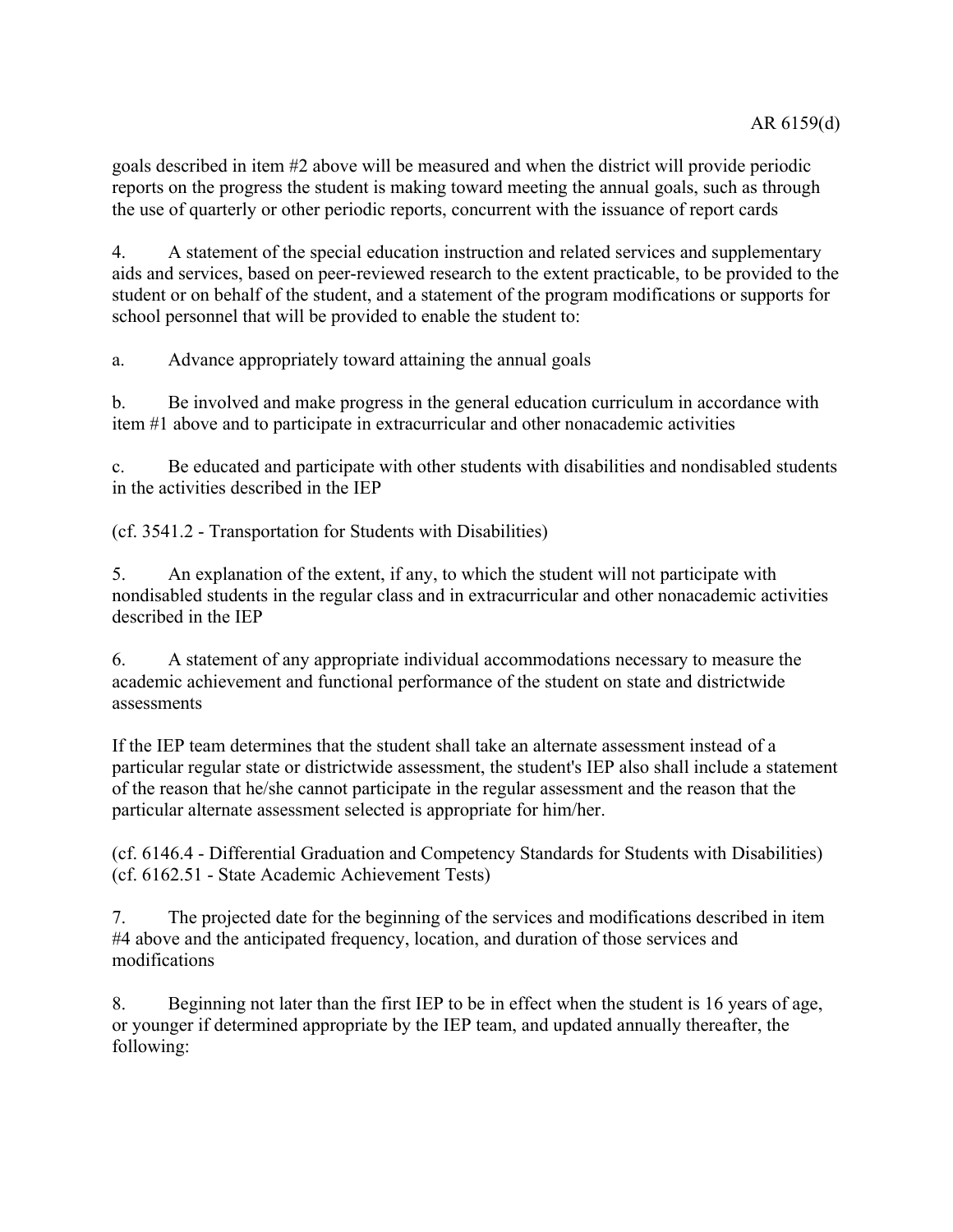a. Appropriate measurable postsecondary goals based upon age-appropriate transition assessments related to training, education, employment, and where appropriate, independent living skills

b. The transition services, including courses of study, needed to assist the student in reaching those goals

9. Beginning at least one year before the student reaches age 18, a statement that the student has been informed of his/her rights, if any, that will transfer to him/her upon reaching age 18, pursuant to Education Code 56041.5

Where appropriate, the IEP shall also include: (Education Code 56345)

1. For a student in grades 7-12, any alternative means and modes necessary for the student to complete the district's prescribed course of study and to meet or exceed proficiency standards required for graduation

(cf. 6146.1 - High School Graduation Requirements) (cf. 6146.11 - Alternative Credits Toward Graduation)

2. Linguistically appropriate goals, objectives, programs, and services for a student whose native language is not English

(cf. 6174 - Education for English Learners)

3. Extended school year services when the IEP team determines, on an individual basis, that the services are necessary for the provision of a free appropriate public education (FAPE)

(cf. 5148.2 - Before/After School Programs) (cf. 6177 - Summer Learning Programs)

4. Provision for transition into the regular education program if the student is to be transferred from a special class or center or nonpublic, nonsectarian school into a regular education program in a public school for any part of the school day, including descriptions of activities intended to:

a. Integrate the student into the regular education program, including indications of the nature of each activity and the time spent on the activity each day or week

b. Support the transition of the student from the special education program into the regular education program

(cf. 6176 - Weekend/Saturday Classes) (cf. 6178 - Career Technical Education)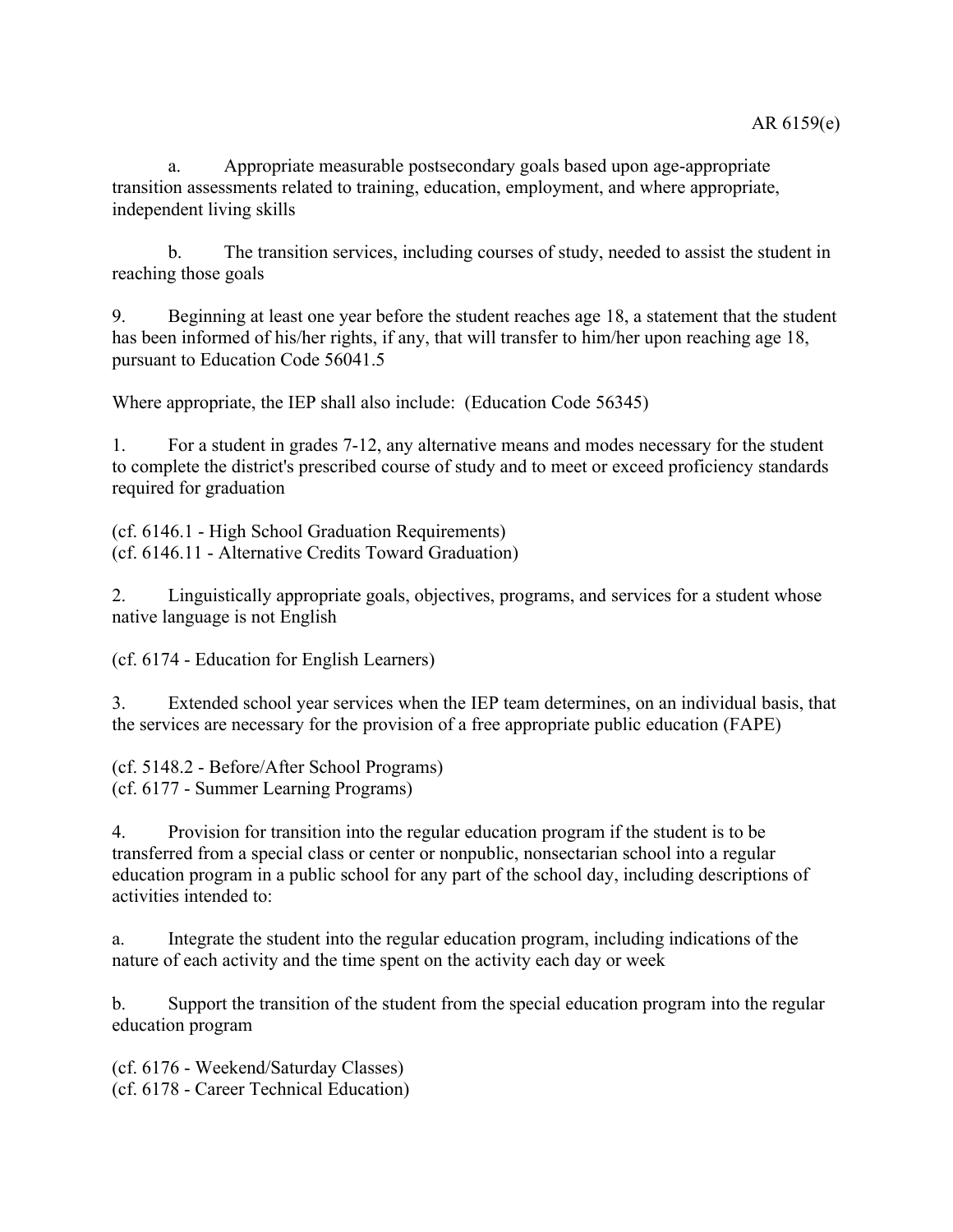(cf. 6181 - Alternative Schools/Programs of Choice)

5. Specialized services, materials, and equipment for a student with low incidence disabilities, consistent with the guidelines pursuant to Education Code 56136

#### **Development of the IEP**

Within 30 days of a determination that a student needs special education and related services, the Superintendent or designee shall ensure that a meeting to develop an initial IEP is conducted. (34 CFR 300.323)

Any IEP required as a result of an assessment of a student shall be developed within 60 days from the date of receipt of the parent/guardian's written consent for assessment, unless the parent/guardian agrees, in writing, to an extension. Days between the student's regular school sessions, terms, or vacation of more than five school days shall not be counted. In the case of school vacations, the 60-day time limit shall recommence on the date that the student's school days reconvene. (Education Code 56344)

However, when the IEP is required as a result of an assessment of a student for whom a referral has been made 30 days or less prior to the end of the preceding regular school year, the IEP shall be developed within 30 days after the commencement of the subsequent regular school year. (Education Code 56344)

In developing the IEP, the IEP team shall consider all of the following: (Education Code 56341.1, 56345; 20 USC 1414(d)(3)(A); 34 CFR 300.324)

- 1. The strengths of the student
- 2. The concerns of the parents/guardians for enhancing the education of their child
- 3. The results of the initial or most recent assessment of the student
- 4. The academic, developmental, and functional needs of the student

5. In the case of a student whose behavior impedes his/her learning or that of others, the use of positive behavioral interventions and supports and other strategies to address that behavior

6. In the case of a student with limited English proficiency, the language needs of the student as such needs relate to the student's IEP

7. In the case of a student who is blind or visually impaired, the need to provide for instruction in Braille and instruction in the use of Braille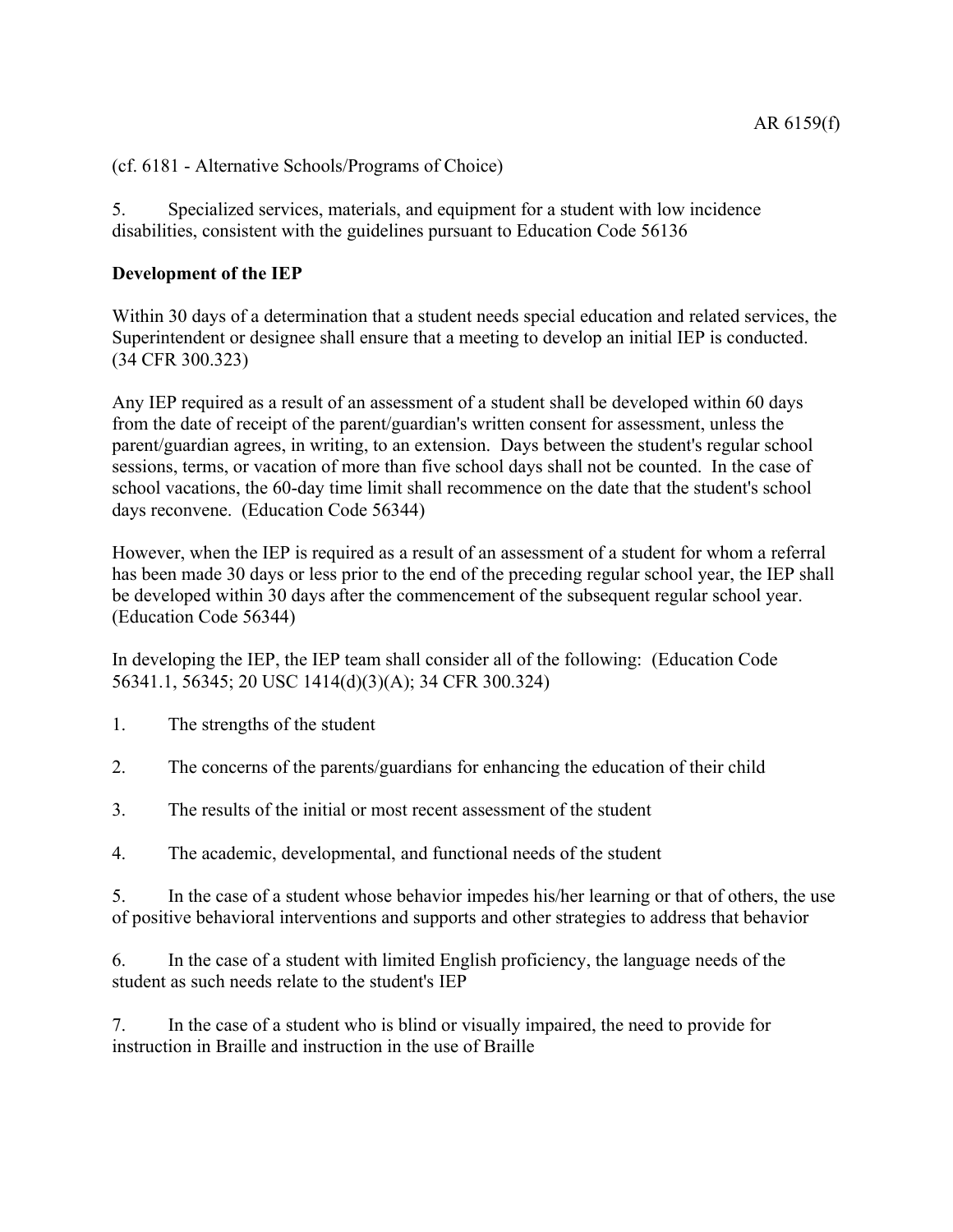However, such instruction need not be included in the IEP if the IEP team determines that instruction in Braille or the use of Braille is not appropriate for the student. This determination shall be based upon an assessment of the student's reading and writing skills, his/her future needs for instruction in Braille or the use of Braille, and other appropriate reading and writing media.

8. The communication needs of the student and, in the case of a student who is deaf or hard of hearing, the student's language and communication needs, opportunities for direct communications with peers and professional personnel in the student's language and communication mode, academic level, and full range of needs, including opportunities for direct instruction in the student's language and communication mode

The team shall also consider the related services and program options that provide the student with an equal opportunity for communication access, as described in Education Code 56345.

9. Whether the student requires assistive technology devices and services

If, in considering the special factors in items #1-9 above, the IEP team determines that the student needs a particular device or service, including an intervention, accommodation, or other program modification, in order to receive FAPE, the team shall include a statement to that effect in the student's IEP. (Education Code 56341.1)

## **Provision of Special Education and Related Services**

The district shall ensure that, as soon as possible following development of the IEP, special education services and related services are made available to the student in accordance with his/her IEP. (Education Code 56344; 34 CFR 300.323)

The Superintendent or designee shall ensure that the student's IEP is accessible to each regular education teacher, special education teacher, related service provider, and any other service provider who is responsible for its implementation. The Superintendent or designee also shall ensure that such teachers and providers are informed of their specific responsibilities related to implementing the IEP and the specific accommodations, modifications, and supports that must be provided to the student in accordance with the IEP. (34 CFR 300.323)

#### **Review and Revision of the IEP**

The Superintendent or designee shall ensure that the IEP team reviews the IEP periodically, but at least annually, in order to: (Education Code 56043, 56341.1, 56380; 20 USC 1414(d)(4); 34 CFR 300.324)

- 1. Determine whether the annual goals for the student are being achieved
- 2. Revise the IEP, as appropriate, to address: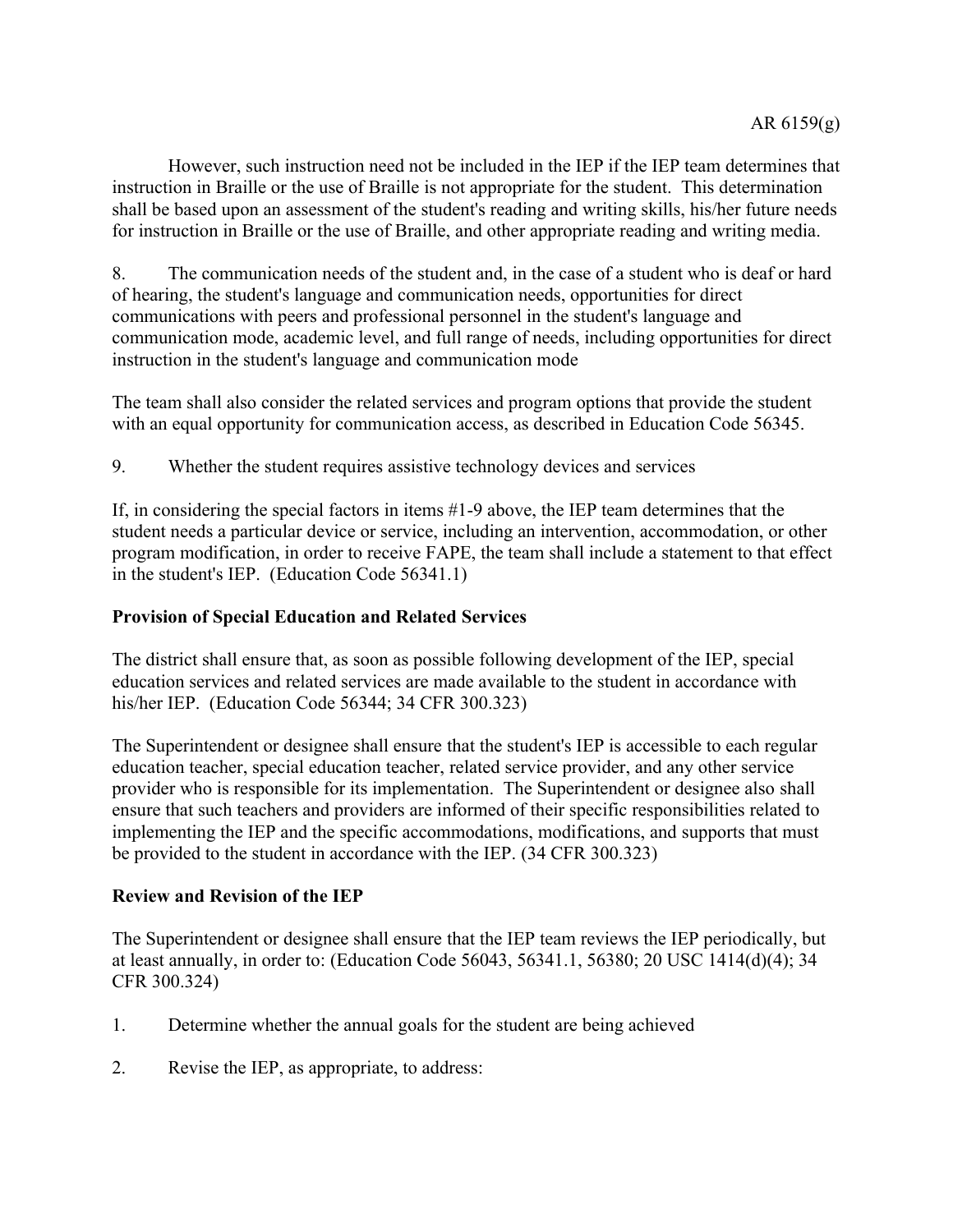a. Any lack of expected progress toward the annual goals and in the general education curriculum, where appropriate

b. The results of any reassessment conducted pursuant to Education Code 56381

c. Information about the student provided to or by the parents/guardians regarding review of evaluation data pursuant to 34 CFR 300.305(a)(2) and Education Code 56381(b)

- d. The student's anticipated needs
- e. Any other relevant matter

3. Consider the special factors listed in items #5-9 above under "Development of the IEP," when reviewing the IEP of any student with a disability to whom one of those factors may apply

The IEP team shall also meet at any other time upon request by the student's parent/guardian or teacher to review or revise the IEP. (Education Code 56343)

When a parent/guardian requests an IEP team meeting to review the IEP, the team shall meet within 30 days of receiving the parent/guardian's written request, not counting days between the student's regular school sessions or terms or days of school vacation in excess of five school days. If a parent/guardian makes an oral request, the district shall notify the parent/guardian of the need for a written request and the procedure for filing such a request. (Education Code 56043, 56343.5)

A regular education or special education teacher may request a review of the classroom assignment of a student with a disability by submitting a written request to the Superintendent or designee. The Superintendent or designee shall consider the request within 20 days of receiving it, not counting days when school is not in session or, for year-round schools, days when the school is off track. If the review indicates a need for change in the student's placement, instruction, and/or related services, the Superintendent or designee shall convene an IEP team meeting, which shall be held within 30 days of the Superintendent or designee's review, not counting days when school is not in session or days when school is off track, unless the student's parent/guardian consents in writing to an extension of time.

If a participating agency other than the district fails to provide the transition services described in the student's IEP, the team shall reconvene to identify alternative strategies to meet the transition service objectives set out for the student in the IEP. (Education Code 56345.1; 20 USC 1414(d); 34 CFR 300.324)

If a student with a disability residing in a licensed children's institution or foster family home has been placed by the district in a nonpublic, nonsectarian school, the Superintendent or designee shall conduct an annual evaluation as part of the IEP process of whether the placement is the least restrictive environment that is appropriate to meet the student's needs. (Education Code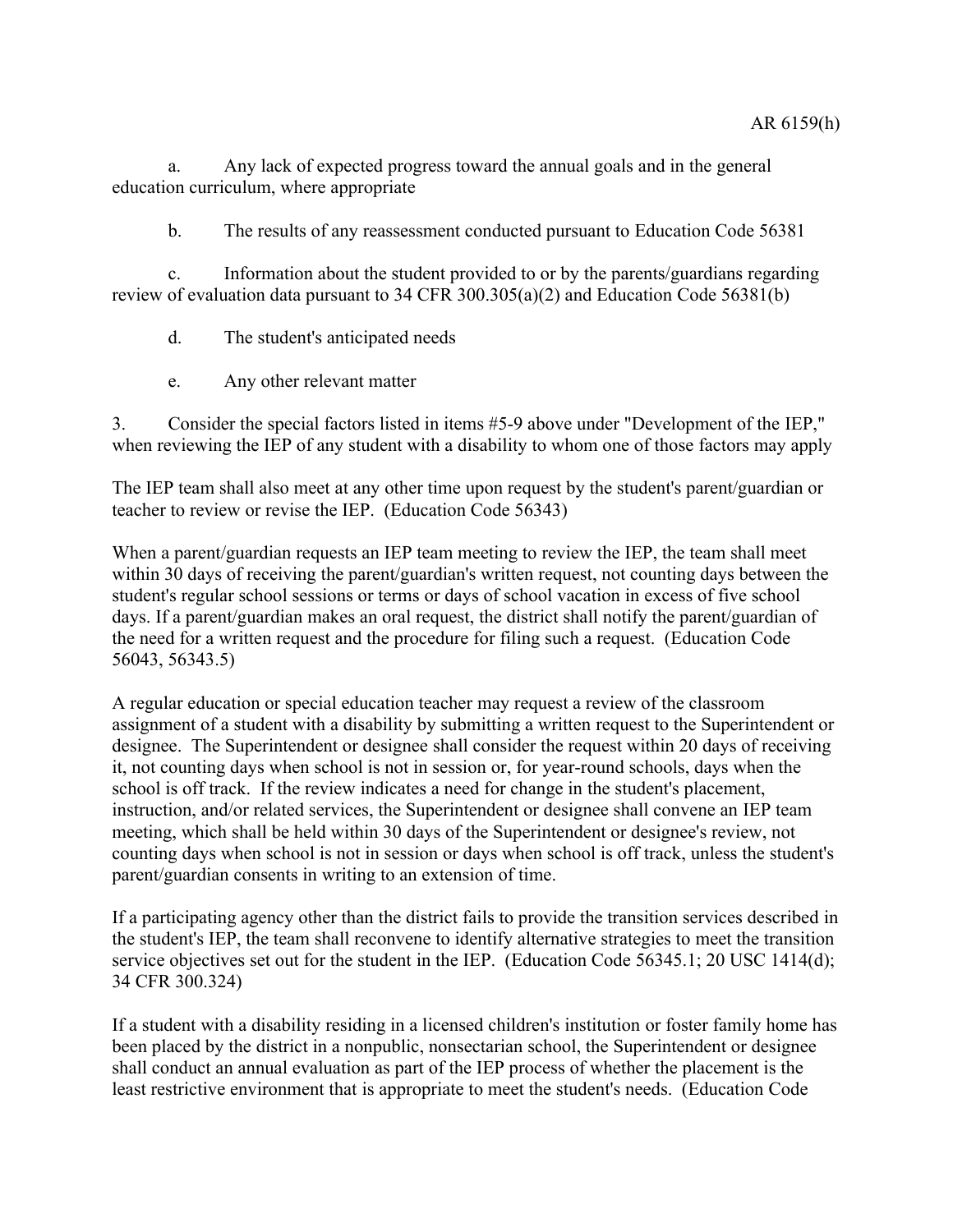# 56157)

(cf. 6159.2 - Nonpublic, Nonsectarian School and Agency Services for Special Education) (cf. 6173.1 - Education for Foster Youth)

To the extent possible, the Superintendent or designee shall encourage the consolidation of reassessment meetings and other IEP team meetings for a student. (20 USC 1414(d)(3)(A); 34 CFR 300.324)

When a change is necessary to a student's IEP after the annual IEP team meeting for the school year has been held, the parent/guardian and the Superintendent or designee may agree not to convene an IEP team meeting for the purpose of making the change and instead may develop a written document to amend or modify the student's current IEP. The IEP team shall be informed of any such changes. Upon request, the Superintendent or designee shall provide the parent/guardian with a revised copy of the IEP with the incorporated amendments. (20 USC 1414(d)(3)(D); 34 CFR 300.324)

# **Audio Recording of IEP Team Meetings**

Parents/guardians and the Superintendent or designee shall have the right to audio record the proceedings of IEP team meetings, provided members of the IEP team are notified of this intent at least 24 hours before the meeting. If the Superintendent or designee gives notice of intent to audio record a meeting and the parent/guardian objects or refuses to attend because the meeting would be audio recorded, the meeting shall not be audio recorded. Parents/guardians also have the right to: (Education Code 56341.1)

1. Inspect and review the audio recordings

2. Request that an audio recording be amended if they believe it contains information that is inaccurate, misleading, or in violation of the student's privacy rights or other rights

3. Challenge, in a hearing, information that the parents/guardians believe is inaccurate, misleading, or in violation of the student's privacy rights or other rights

Parent/Guardian Participation and Other Rights

The Superintendent or designee shall take steps to ensure that one or both of the parents/guardians of the student with a disability are present at each IEP team meeting or are afforded the opportunity to participate. These steps shall include notifying the parents/guardians of the meeting early enough to ensure that they will have the opportunity to attend and scheduling the meeting at a mutually agreed upon time and place. (Education Code 56341.5; 34 CFR 300.322)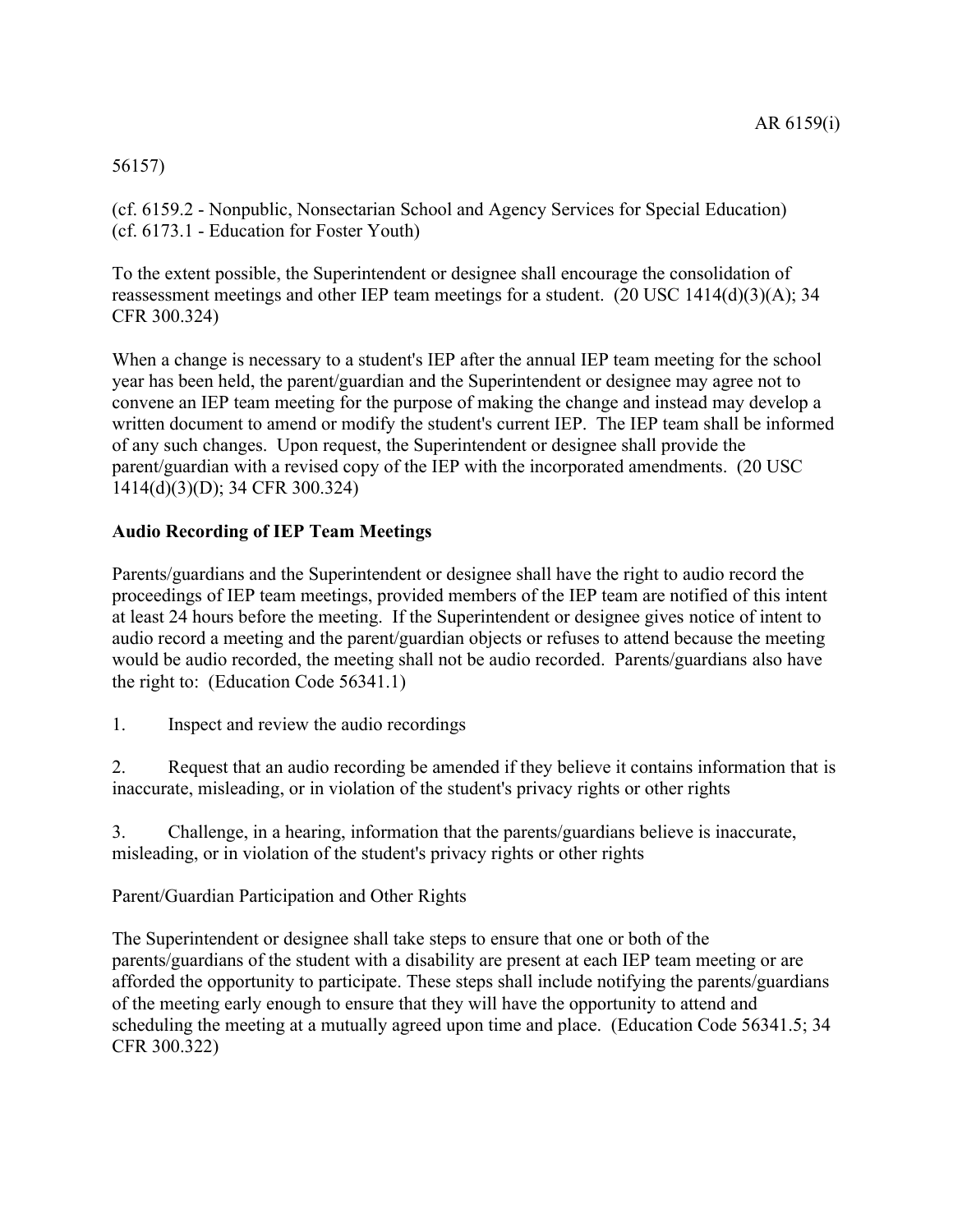The Superintendent or designee shall send parents/guardians notices of IEP team meetings that: (Education Code 56341.5; 34 CFR 300.322)

- 1. Indicate the purpose, time, and location of the meeting
- 2. Indicate who will be in attendance at the meeting
- 3. Inform them of:

a. Their right to bring to the meeting other individuals who have knowledge or special expertise about the student, pursuant to Education Code 56341(b)(6)

b. The provision of Education Code 56341(i) relating to the participation of the Infant and Toddlers with Disabilities Coordinator at the initial IEP team meeting, if the student was previously served under Early Education for Individuals with Exceptional Needs (Education Code 56425-56432) or the California Early Intervention Services Act (Government Code 95000- 95004)

In addition, when the IEP team meeting is to consider the development, review, or revision of the IEP of a student with a disability who is 16 years of age or older, or younger than 16 if deemed appropriate by the IEP team, the Superintendent or designee's notice to the student's parents/guardians shall include the following: (Education Code 56341.5)

1. An indication that a purpose of the meeting will be the consideration of postsecondary goals and transition services for the student pursuant to Education Code 56345.1, 20 USC 1414(d)(1)(A)(i)(VIII), and 34 CFR 300.320(b)

2. An indication that the student is invited to the IEP team meeting

3. Identification of any other agency that will be invited to send a representative

(cf. 5145.6 - Parental Notifications)

At each IEP team meeting convened by the district, the district administrator or specialist on the team shall inform the parent/guardian and student of the federal and state procedural safeguards included in the notice of parental rights provided pursuant to Education Code 56321. (Education Code 56500.1)

(cf. 6159.1 - Procedural Safeguards and Complaints for Special Education)

The parent/guardian shall have the right and opportunity to examine all of his/her child's school records upon request, before any IEP meeting, and in connection with any hearing or resolution session on matters affecting his/her child, including, but not limited to, initial formal assessment, procedural safeguards, and due process. Upon receipt of an oral or written request, the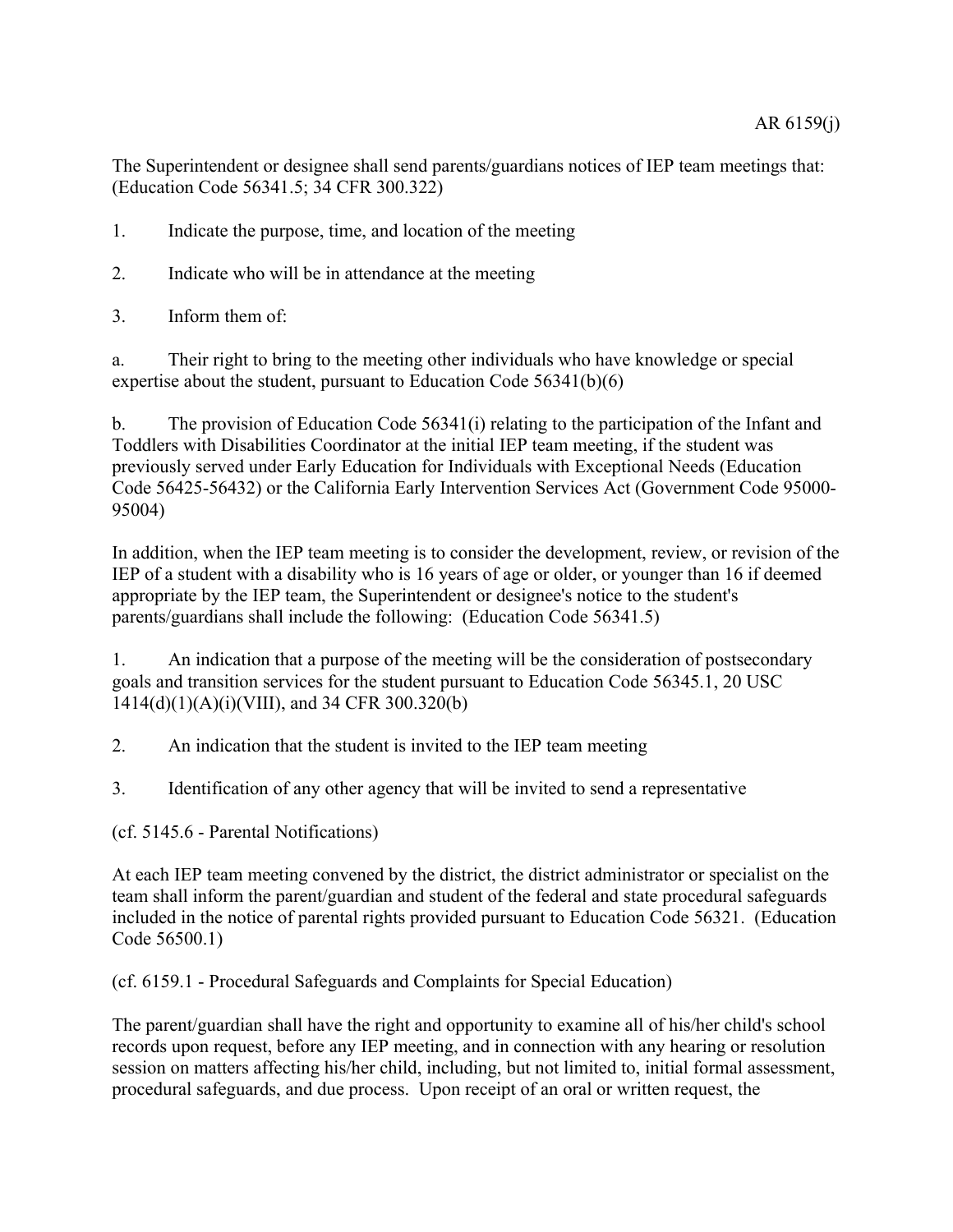Superintendent or designee shall provide complete copies of the records within five business days. (Education Code 56043, 56504)

(cf. 5125 - Student Records)

The parent/guardian shall have the right to present information to the IEP team in person or through a representative and the right to participate in meetings that relate to eligibility for special education and related services, recommendations, and program planning. (Education Code 56341.1)

If neither parent/guardian can attend the meeting, the Superintendent or designee shall use other methods to ensure parent/guardian participation, including video conferences or individual or conference telephone calls. (Education Code 56341.5; 20 USC 1414(f); 34 CFR 300.322)

An IEP team meeting may be conducted without a parent/guardian in attendance if the Superintendent or designee is unable to convince the parent/guardian that he/she should attend. In such a case, the Superintendent or designee shall maintain a record of the attempts to arrange a mutually agreed upon time and place for the meeting, including: (Education Code 56341.5; 34 CFR 300.322)

- 1. Detailed records of telephone calls made or attempted and the results of those calls
- 2. Copies of correspondence sent to the parent/guardian and any responses received

3. Detailed records of visits made to the parent/guardian's home or place of employment and the results of those visits

The Superintendent or designee shall take any action necessary to ensure that the parents/guardians understand the proceedings of the meeting, including arranging for an interpreter for parents/guardians with deafness or whose native language is not English. (Education Code 56341.5; 34 CFR 300.322)

The Superintendent or designee shall give the parents/guardians of a student with a disability a copy of his/her child's IEP at no cost. (Education Code 56341.5; 34 CFR 300.322)

Parent/Guardian Consent for Provision of Special Education and Services

Before providing special education and related services to any student, the Superintendent or designee shall seek to obtain informed consent of the student's parent/guardian pursuant to 20 USC 1414(a)(1). The district shall not provide services by utilizing the due process hearing procedures pursuant to 20 USC 1415(f) if the parent/guardian refuses to consent to the initiation of services. If the parent/guardian does not consent to all of the components of the IEP, then those components to which the parent/guardian has consented shall be implemented so as not to delay providing instruction and services to the student. (Education Code 56346)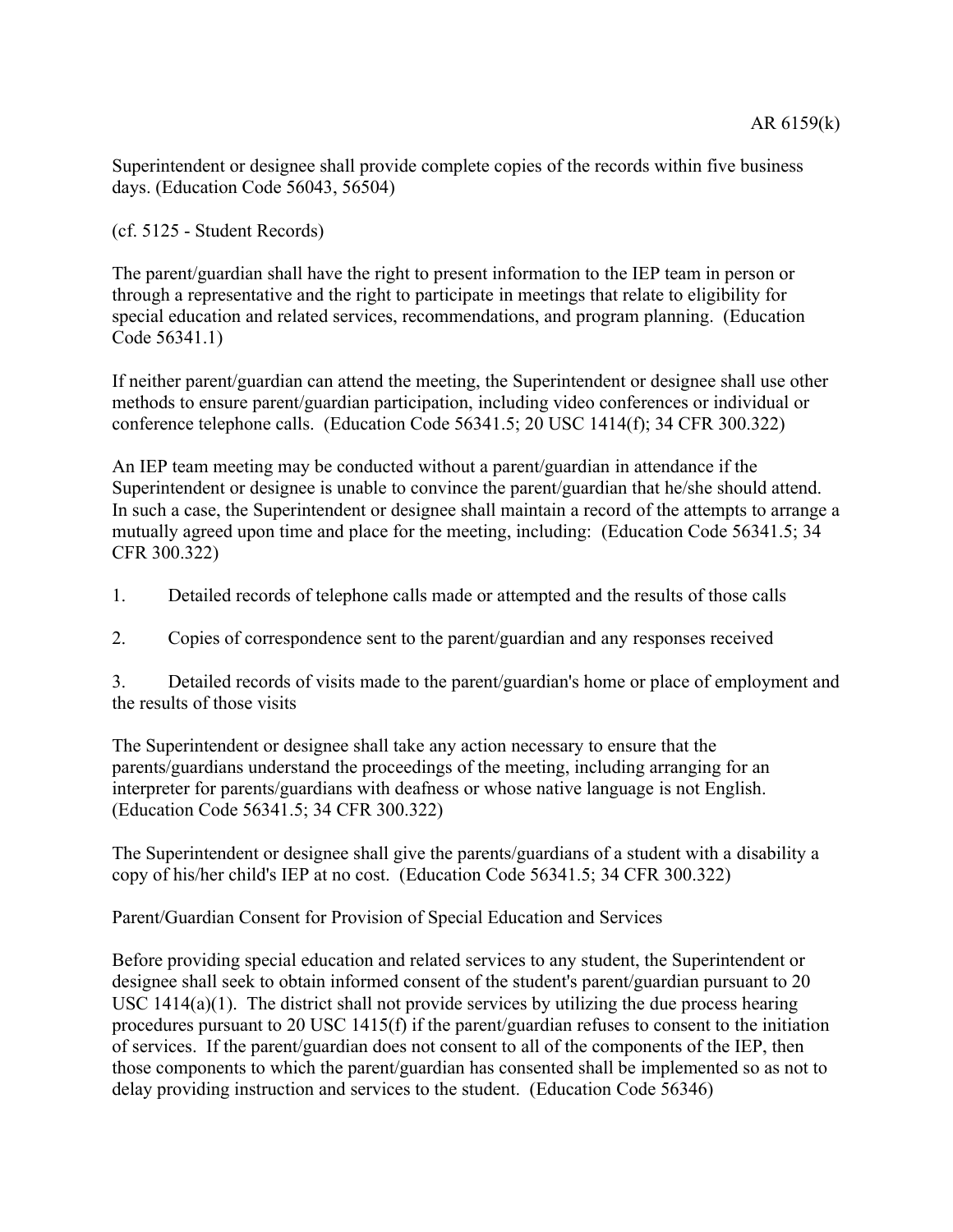If the Superintendent or designee determines that a part of a proposed IEP to which the parent/guardian does not consent is necessary in order to provide the student with FAPE, a due process hearing shall be initiated in accordance with 20 USC 1415(f). While the due process hearing is pending, the student shall remain in the current placement unless the parent/guardian and the Superintendent or designee agree otherwise. (Education Code 56346)

If at any time subsequent to the initial provision of services, the student's parent/guardian, in writing, revokes consent for the continued provision of special education services, the Superintendent or designee shall provide prior written notice within a reasonable time before ceasing to provide services to the student. The Superintendent or designee shall not request a due process hearing or pursue mediation in order to require an agreement or ruling that services be provided to the student. (Education Code 56346; 34 CFR 300.300, 300.503)

Prior to the discontinuation of services, the Superintendent or designee may offer to meet with the parents/guardians to discuss concerns for the student's education. However, this meeting shall be voluntary on the part of the parent/guardian and shall not delay the implementation of the parent/guardian's request for discontinuation of services. In addition, the Superintendent or designee shall send a letter to the parent/guardian confirming the parent/guardian's decision to discontinue all services.

When the district ceases to provide special education services in response to the parent/guardian's revocation of consent, the student shall be classified as a general education student.

# **Transfer Students**

To facilitate the transition of a student with a disability who is transferring into the district, the Superintendent or designee shall take reasonable steps to promptly obtain the student's records, including his/her IEP and the supporting documents related to the provision of special education services. (Education Code 56325; 34 CFR 300.323)

If the student transfers into the district from another school district within the same SELPA during the school year, the district shall continue to provide services comparable to those described in the student's existing IEP, unless his/her parent/guardian and the district agree to develop, adopt, and implement a new IEP that is consistent with state and federal law. (Education Code 56325; 34 CFR 300.323)

If the student transfers into the district from a school district outside of the district's SELPA during the school year, the district shall provide the student with FAPE, including services comparable to those described in the previous district's IEP. Within 30 days, the Superintendent or designee shall, in consultation with the student's parents/guardians, adopt the previous district's IEP or shall develop, adopt, and implement a new IEP that is consistent with state and federal law. (Education Code 56325; 34 CFR 300.323)